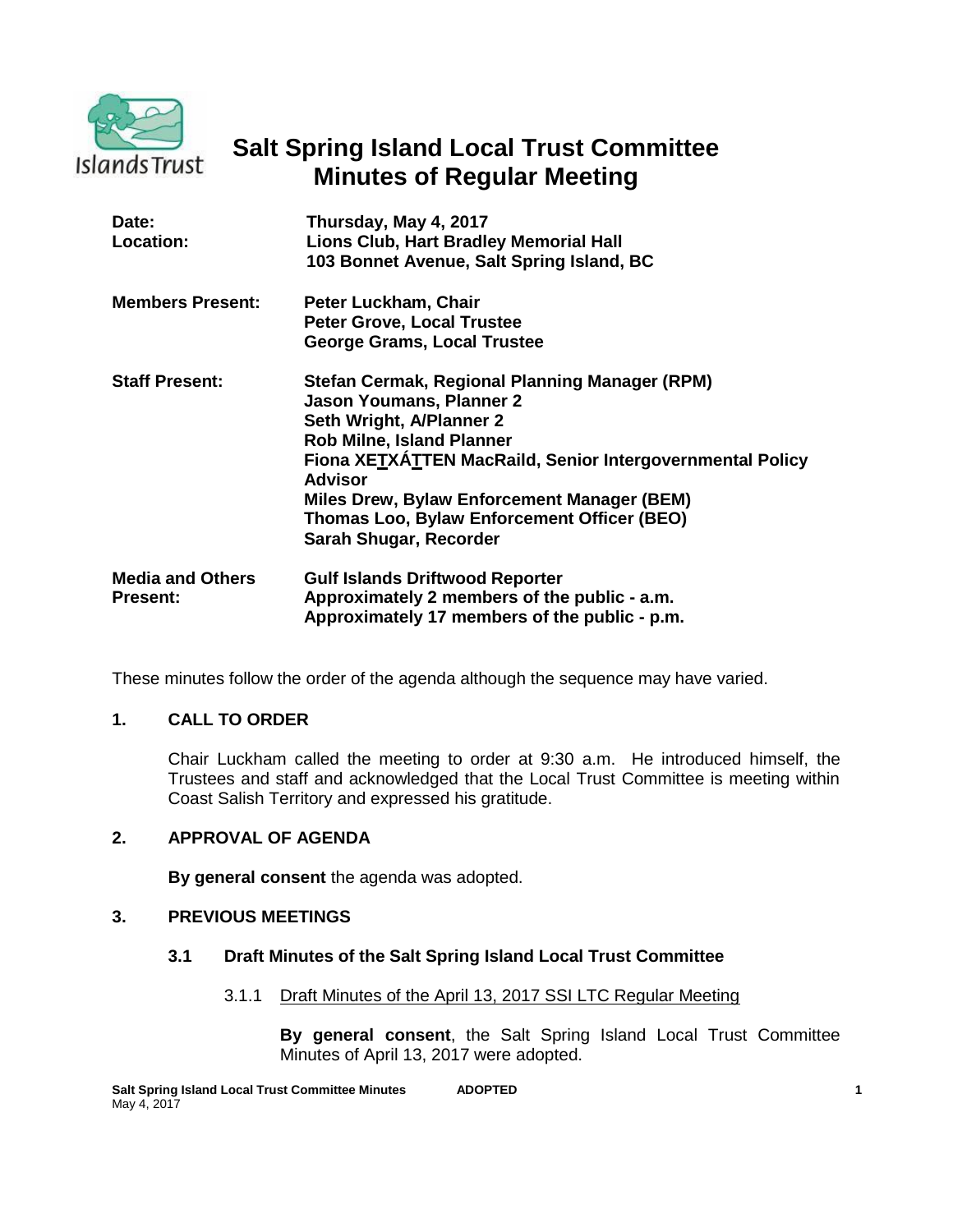# **3.2 Resolutions Without Meeting Report**

The report was received.

# **3.3 Draft Minutes of the Advisory Planning Commissions - None**

# **4. BUSINESS ARISING FROM MINUTES**

# **4.1 Follow-Up Action List**

The report was received.

# **5. COMMUNITY INFORMATION MEETING - None**

# **6. PUBLIC HEARING**

# **6.1 Recess for Public Hearing**

The meeting recessed at 9:34 a.m.

6.1.1 Bylaw No. 497 - L. Brown - Lot 15, Park Drive, Salt Spring Island

# **6.2 Recall to Order**

The meeting reconvened at 9:40 a.m.

# **7. REPORTS**

# **7.1 Policy and Standing Resolutions List**

The report was received.

# **7.2 Work Program Top Priorities Report**

The report was received.

# **7.3 Projects List**

The report was received.

# **7.4 Applications with Status Report**

The report was received.

- **7.5 Expense Report - None**
- **7.6 Trust Fund Board Report**

Chair Luckham presented the Trust Fund Board report dated April 2017.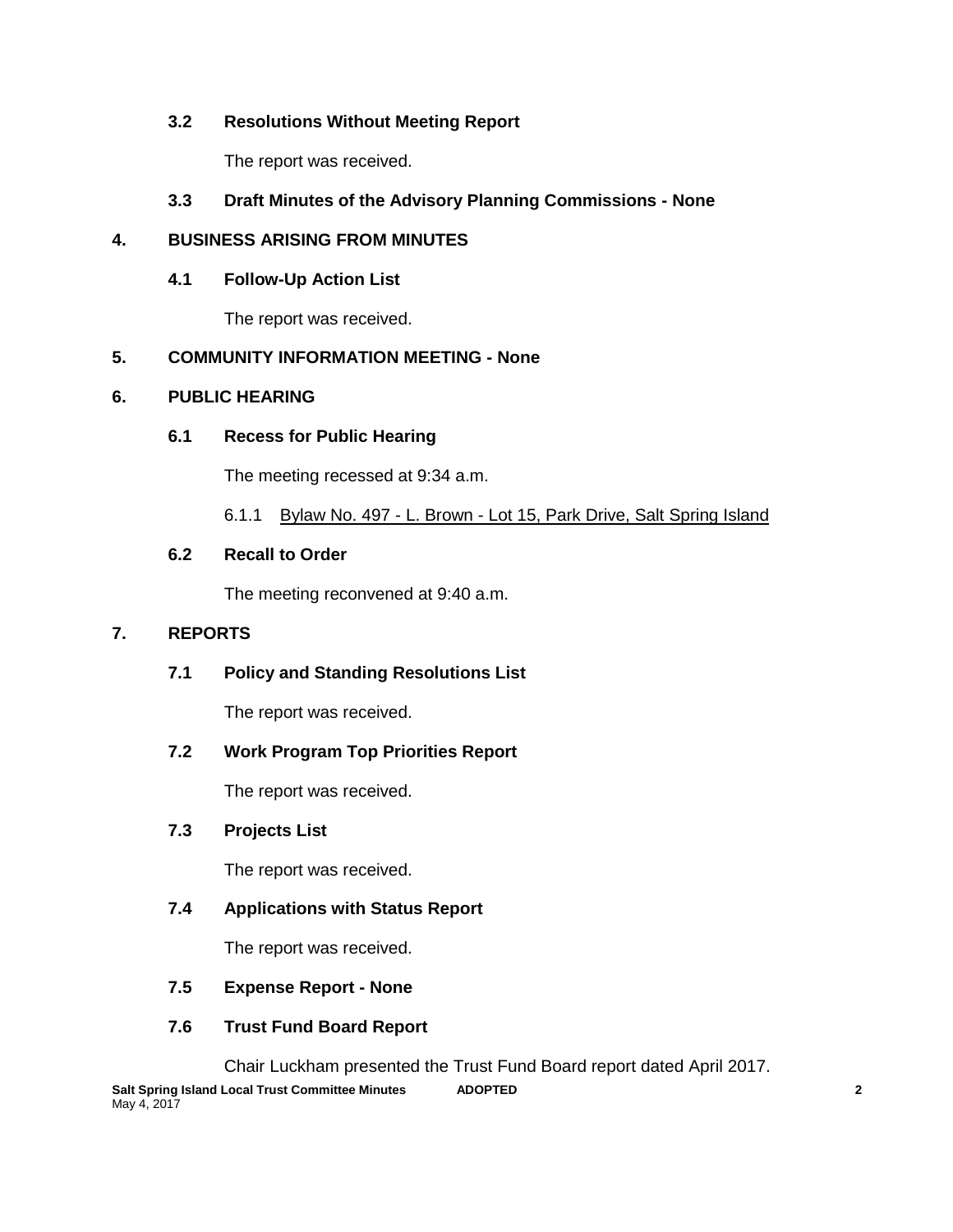# **8. LOCAL TRUST COMMITTEE PROJECTS**

# **8.1 SS-BL-487 & SS-BL-496 - Rural Watershed Land Use Bylaw Amendments**

RPM Cermak and Planner Youmans presented a memorandum dated May 4, 2017 regarding the Agriculture in Rural Watershed Zones Working Group.

Chair Luckham acknowledged the members of the working group and Facilitator Cowan for their work on the Agriculture in Rural Watershed Zones project.

# **9. CORRESPONDENCE**

# **9.1 D. & S. Macdonald - Dated April 17, 2017 - Concerning Microcell Phone Coverage**

The correspondence was received.

The meeting recessed at 10:20 a.m. and reconvened at 12:00 p.m.

# **10. TRUSTEE REPORTS**

Trustee Grams reported that he attended meetings with the following: the Islands Trust Executive Committee; the Salt Spring Island Watershed Protection Authority; various members of the community regarding projects; the Saturna Island Local Trust Committee (LTC); the North Pender Island LTC and the Mayne LTC. He reported he shuttled the Chair of Salt Spring Island Chamber of Commerce and travel writers to Mayne Island as part of the Salt Spring Island Community Economic Development Commission's "Experience the Gulf Islands" initiative.

Trustee Grove reported that he attended a site visit to the Gulf Islands Brewery; a Capital Regional District (CRD) Emergency Planning event; an Emergency Services event at the Farmers Institute; and the provincial election all candidates' meeting at Gulf Islands Secondary School. Trustee Grove spoke to the series of moderated panel discussions the elected officials will hold in preparation for the Salt Spring Island incorporation referendum.

### **11. CHAIR'S REPORT**

Chair Luckham reported that he attended a roundtable event hosted by the BC Chamber of Shipping regarding anchorages and vessel traffic and advised that the next Trust Council meetings are scheduled for June 20 to 22, 2017 on Lasqueti Island.

# **12. CRD DIRECTOR'S REPORT - None**

# **13. DELEGATIONS - None**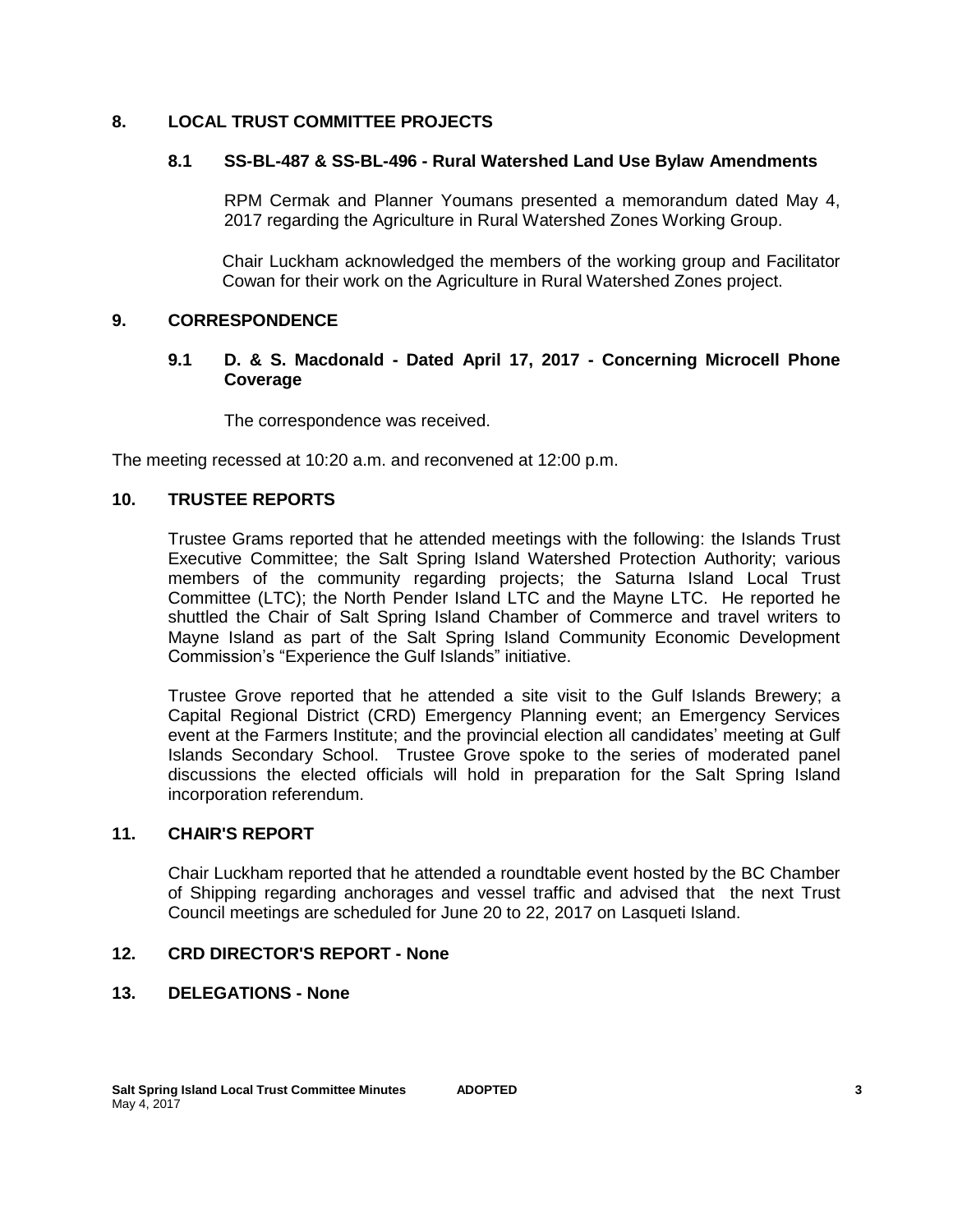# **14. TOWN HALL AND QUESTIONS**

Chair Luckham opened the Town Hall at 12:09 p.m.

One member of the public requested clarification regarding whether application SS-RZ-2013.6 (270 Furness Road) is seeking an expansion of Shoreline 2 (S2) and spoke to the application in relation to the Shoreline Conservation Area review.

One member of the public asked for information regarding the jurisdiction of Booth Canal and presented a written submission entitled "Answers the Trust Owe Us" dated May 4, 2017.

### **15. APPLICATIONS AND REFERRALS**

### **15.1 SS-DVP-2015.10 - I. Clement - 145 Scott Point Drive, SSI**

Planner Milne presented a staff report dated April 4, 2017 regarding a Development Variance Permit to reduce setbacks from interior side lot lines and natural boundary.

Applicant Ian Clement spoke to the application and presented two written submissions.

### **SS-2017-53**

#### **It was MOVED and SECONDED,**

that the Salt Spring Island Local Trust Committee request staff to work with the applicant to resolve the issues with regards to SS-DVP-2015.10.

### **CARRIED**

# **15.2 SS-RZ-2013.6 - SS-BL-474 & SS-BL-475 - D. McKerrell - 2850 Fulford-Ganges Road, SSI**

Planner Youmans presented a staff report dated April 26, 2017 regarding an Official Community Plan and Land Use Bylaw Amendment for a Marina Expansion.

Applicant David McKerrell and property owner Kelly Keen provided each a written submission dated May 4, 2017 and spoke to the application.

#### **SS-2017-54**

#### **It was MOVED and SECONDED,**

that third reading of Bylaw No. 474, cited as Salt Spring Island Official Community Plan Bylaw, 2008, Amendment No. 2, 2013, be rescinded.

**CARRIED**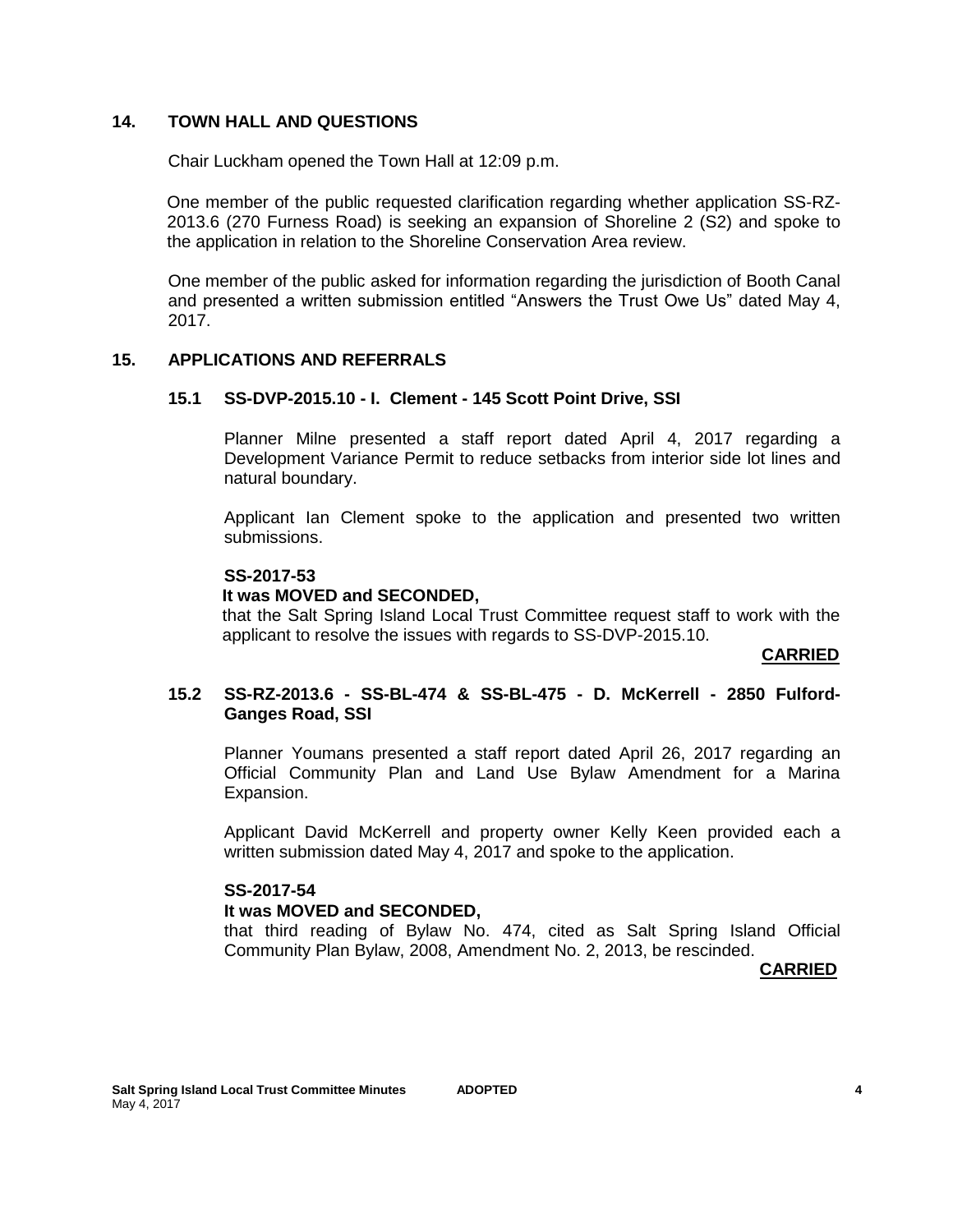# **SS-2017-55**

### **It was MOVED and SECONDED,**

that third reading of Bylaw No. 475, cited as Salt Spring Island Land Use Bylaw, 1999, Amendment No. 6, 2013, be rescinded.

### **CARRIED**

### **15.3 SS-RZ-2016.2 – L. Brown – Lot 15 Park Drive, SSI**

RPM Cermak presented a staff report dated April 24, 2017 regarding a proposal to amend Land Use Zoning from Commercial Accommodation 4 to Residential 6.

# **SS-2017-56**

# **It was MOVED and SECONDED,**

that the Salt Spring Island Local Trust Committee Bylaw No. 497, cited as "Salt Spring Island Land Use Bylaw, 1999, Amendment No. 6, 2016," be read a third time.

### **CARRIED**

# **SS-2017-57**

# **It was MOVED and SECONDED,**

that the Salt Spring Island Local Trust Committee Bylaw No. 497, cited as "Salt Spring Island Land Use Bylaw, 1999, Amendment No. 6, 2016," be forwarded to the Secretary of the Islands Trust for approval by the Executive Committee.

#### **CARRIED**

### **15.4 SS-RZ-2016.4 - I. Laing - 270 Furness Road, SSI**

Planner Wright presented a staff report dated April 27, 2017 regarding an OCP Amendment and Rezoning to Permit a Brewery on a Rural zoned lot.

Representative of the applicant, Matthew Clayton spoke to the application.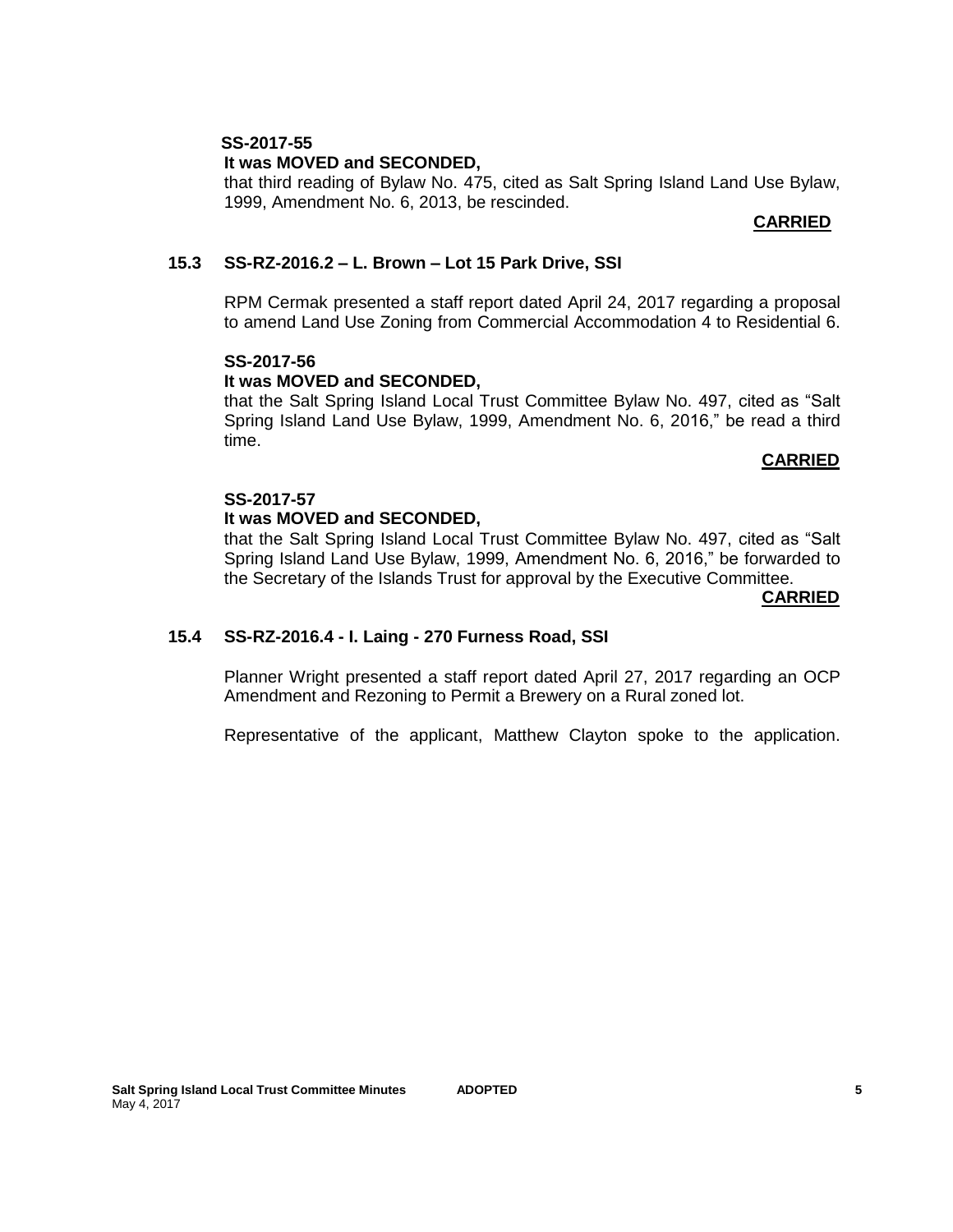#### **SS-2017-58**

#### **It was MOVED and SECONDED,**

that the Salt Spring Island Local Trust Committee request that the applicant submit to the Islands Trust the following:

a. A report containing detailed designs from a landscaping professional providing natural vegetation screening of building sites from public roads, neighbouring properties, and farmland;

b. A report from a sustainable building professional providing parameters for sustainable building criteria, including energy efficiency and water conservation measures, that demonstrate excellence in sustainable design;

c. A revised report from a professional engineer providing a water quality analysis that demonstrates that the surface water and groundwater from each proposed water supply source or well is potable or can be made potable with a treatment system customarily used in a single-family dwelling, and include a plan of the subject property indicating each well location where a water sample was taken, and a statement that the water samples upon which the water quality analysis was performed were unadulterated samples taken from the locations indicated on the plan.

#### **CARRIED**

#### **SS-2017-59**

#### **It was MOVED and SECONDED,**

that the Salt Spring Island Local Trust Committee request staff to prepare a draft bylaw to amend the Salt Spring Island Official Community Plan Bylaw No. 434, 2008, to add Lot 8, Section 5, Range 1, South Salt Spring Island, Cowichan District, Plan 25293 to Map 19 – Development Permit Area 2 – Non-Village Commercial and Industrial and to change the Designation from Forestry (F) to Rural Neighbourhoods (RL).

#### *CARRIED* **CARRIED**

#### **SS-2017-60**

#### **It was MOVED and SECONDED,**

that the Salt Spring Island Local Trust Committee request staff to prepare a draft bylaw to amend the Salt Spring Island Land Use Bylaw No. 355, 1999, to rezone Lot 8, Section 5, Range 1, South Salt Spring Island, Cowichan District, Plan 25293, from Rural to a Rural zone variant permitting five dwelling units and the proposed microbrewery.

#### **CARRIED**

#### **16. OTHER BUSINESS**

### **16.1 Short Term Vacation Rental Bylaw Enforcement Update**

BEM Drew presented a staff report dated April 25, 2017 regarding Short Term Vacation Rentals (STVRs).